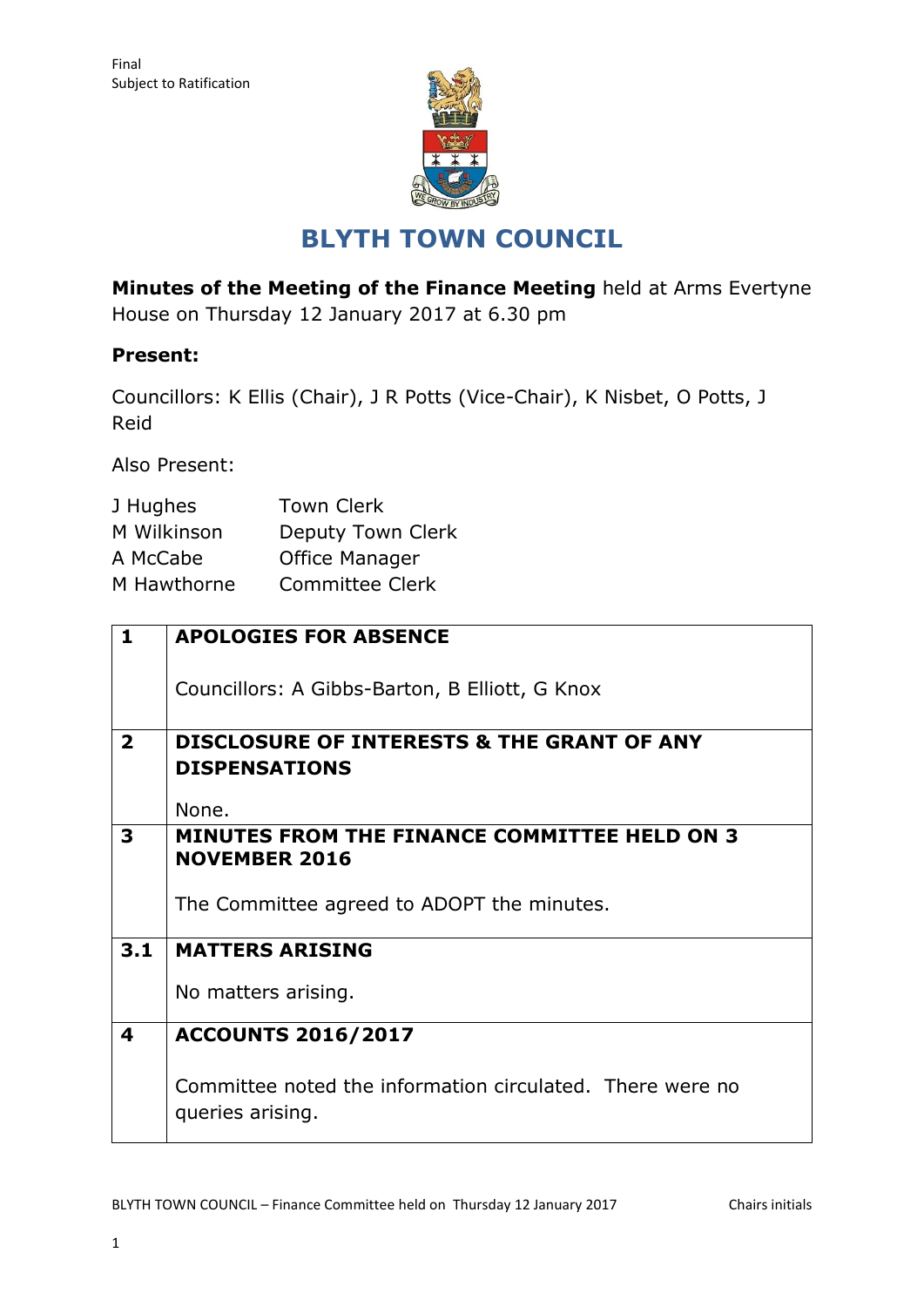| 5 | <b>BUDGET 2017/2018</b>                                                                                                                                                                                                                                                                                                                                                                                                 |
|---|-------------------------------------------------------------------------------------------------------------------------------------------------------------------------------------------------------------------------------------------------------------------------------------------------------------------------------------------------------------------------------------------------------------------------|
|   | The Town Clerk thanked the Chair and Vice-Chair for their help<br>and members of the Council for their input. He also thanked the<br>Office Manager for all her hard work and the Deputy Town Clerk<br>for carrying out work on the base budget review.                                                                                                                                                                 |
|   | The Town Clerk added that if Committee agreed to the<br>recommendation that the increase in precept is 1.99%, then he<br>will incorporate it into the report for Full Council.                                                                                                                                                                                                                                          |
|   | Councillor J R Potts commented that the budget sheets were<br>prepared before the Allotments Committee, where it was agreed<br>that additional money will be spent to use the budget. The Town<br>Clerk said this will be changed and reflected in the balance for Full<br>Council.                                                                                                                                     |
|   | Councillor J R Potts pointed out that there is £17,000 in the<br>budget for election expenses but it is unclear when then Council<br>will be charged. He proposed leaving the figure as it is. The<br>Deputy Town Clerk added that he attended a meeting at NCC<br>where it was stated that the charges for this year's elections will<br>be collected in September 2018 when the second half of the<br>precept is due. |
|   | Rent for the office - Councillor J R Potts said an extra month has<br>been added to Code 201                                                                                                                                                                                                                                                                                                                            |
|   | Salary increases will be discussed at Staff Committee.                                                                                                                                                                                                                                                                                                                                                                  |
|   | Councillor Reid stated that the budget for 2016/2017 is still vastly<br>underspent and added that the base budget review has not met<br>his expectations (27% underspent). The Town Clerk explained<br>that the base budget review will be a continuous process.                                                                                                                                                        |
|   | Committee discussed the council tax increase and the reasoning<br>behind changing it to 1.99%. A vote was taken with the following<br>results:                                                                                                                                                                                                                                                                          |
|   | $4 - for$<br>$1 -$ against                                                                                                                                                                                                                                                                                                                                                                                              |